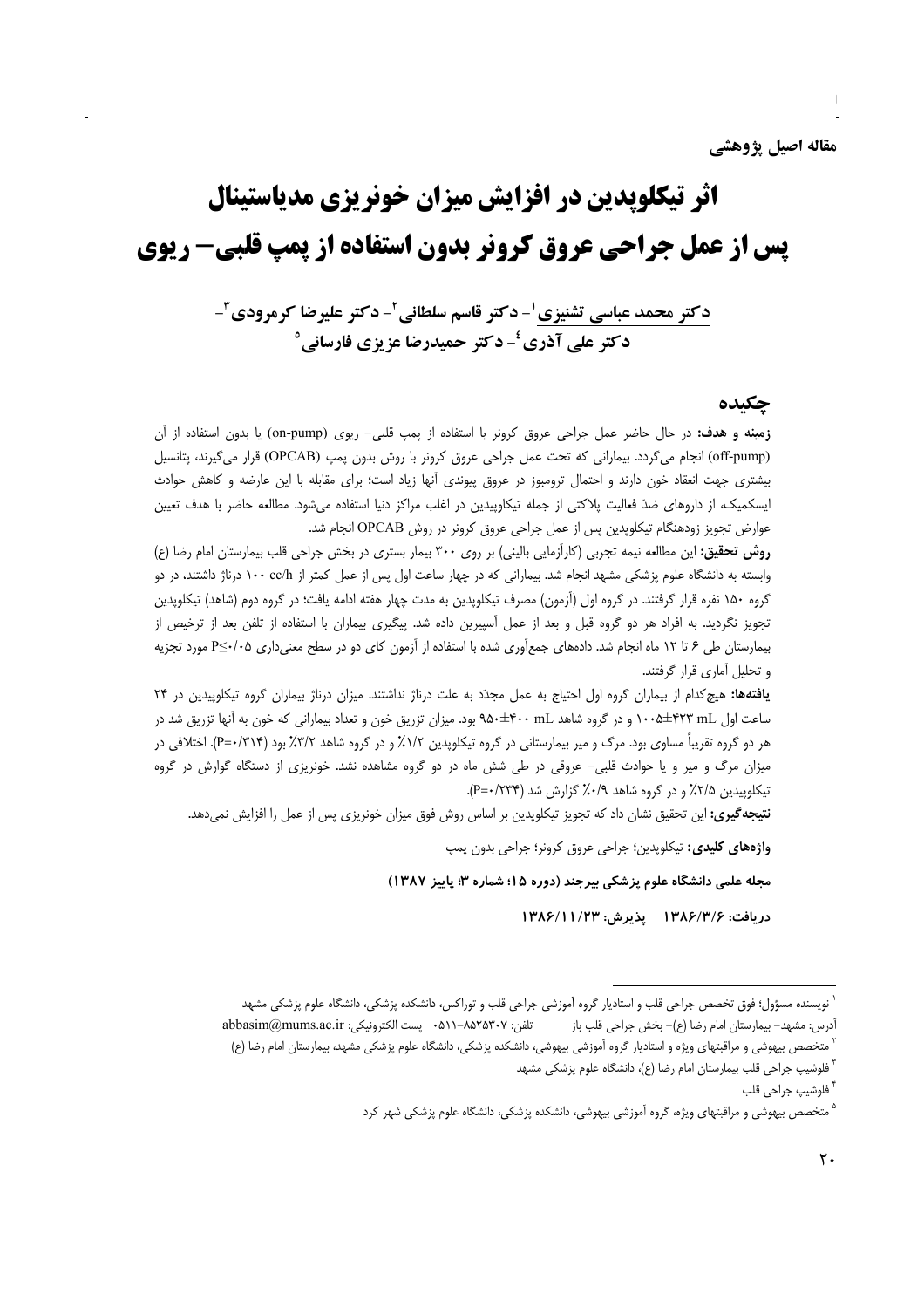#### مقدمه

در حال حاضر جراحی عروق کرونر با استفاده از پمپ قلبی– ریوی و یا بدون استفاده از آن انجام میگردد. بررسیها نشان داده است که جراحی بای پس عروق کرونر بدون استفاده از یمپ قلبی– ریوی  $\text{OPCAB}$ ) عوارض استفاده از پمپ قلب و ریه را کاهش داده است (۱). در این روش اختلال کار پلاکتها و سیستم فیبرینولیز و پدیده ضدّ انعقادی سیستمیک که در اثر جریان خون در خارج از بدن ایجاد میشود، وجود ندارد و باعث بهبودی در هموستاز می گردد.

گزارشهای اخیر نشان داده است که بعد از عمل به روش OPCAB تمایل به تشکیل لخته زیاد است و این امر می تواند بر میزان باز بودن گرافتها تأثیر بگذارد (۳،۲).

تیکلوپدین یک مهارکننده قو*ی* تجمع پلاکتی میباشد که به طور گستردهای در درمان سندروم حادّ کرونری و همچنین بعد از مداخله عروق کرونری از طریق پوست<sup>†</sup> به کار می,رود (۴). در بیماران با سابقه عمل جراحی قلب، تیکلویدین نسبت به آسپیرین در کاهش مرگ و میر عروقی برتری داشته است (۵). در برخی مطالعات نشان داده شده است که با تجویز تیکلوپدین همراه با آسپرین در بیماران با آنژین ناپایدار به دنبال جراحی عروق کرونر، میزان عود حملات کاهش میبابد و چنانچه تیکلوپدین در ۲۴ ساعت اول شروع شود، نتایج بهتري خواهد داشت (۶–۸). محدوديت اصلي تيكلويدين، افزایش میزان خونریزی پس از عمل به علت مهار فعالیت یلاکتے مے باشد.

با توجه به این فرضیه که میزان ترومبوز عروق کرونر به دنبال OPCAB بیشتر است (۸)، استفاده از داروهای ضدّ انعقادي قويتر قابل توجيه است و اين امتياز آن را مي بايست با افزایش میزان خونریزی مقایسه نمود.

مطالعه حاضر با هدف تعيين اثر تيكلوپدين در افزايش میزان خونریزی پس از عمل و عوارض ناشی از آن انجام شد.

# روش تحقيق

این مطالعه نیمه تجربی (کارآزمایی بالینی) بر روی ۳۰۰ بیمار بستری در بخش جراحی قلب ببیمارستان امام رضا (ع) مشهد که به روش OPCAB تحت عمل جراحی کرونر قرار گرفته بودند، انجام شد. بیماران در دو گروه ۱۵۰ نفری قرار گرفتند. گروه اول (آزمون) تحت درمان با تیکلوپدین و آسیپرین (گروه تیکلویدین) و گروه دوم فقط آسیپرین دریافت نمودند (گروه شاهد).

برای بیماران گروه آزمون، طی جلساتی که قبل از بستری و قبل از عمل برقرار شد، در مورد تیکلوپدین و نقش آن در جلوگیری از ترومبوز عروق و همچنین عوارض خونریزی دهنده آن توضیح داده شد و به آنها اطمینان کامل داده شد که تجویز این دارو در شرایط کاملاً کنترل شده صورت خواهد گرفت و اختیار کامل جهت انصراف از شرکت در این طرح به آنها داده شد و از افرادی که مایل به شرکت در این طرح بودند، رضایتنامه کتبی اخذ گردید.

از أنجا كه الگوى مشخصى براى اطمينان از عوارض تجویز زودرس تیکلوپدین وجود نداشت، فقط بیمارانی که از نظر جراح پر خطر بودند، در گروه تیکلویدین قرار گرفتند. موارد زیر شامل این گروه بودند: آناستوموزهایی که از نظر تكنيكي انجام آنها مشكل بود؛ كلسيفيكاسيون عروق كرونر در محل دیستال آناستوموز یا قطر کمتر از ۲ میلیمتر آترواسکلروز شدید و منتشر، سابقه بیماری عروقی مغزی و یا محیطی، سابقه انجام مداخلات کرونری و دیابت.

سابقه خونریزی دستگاه گوارش و زخم معده و اثنی عشر كنترا انديكاسيون مطلق تجويز تيكلوييدين بود؛ همچنين بیمارانی که بیش از cc ۱۰۰ در ساعت در چهار ساعت اول یس از جراحی درناژ داشتند و نیز بیماران با سابقه خونریزی فعال دستگاه گوارش از مطالعه حذف شدند.

تمام بيماران با انسزيون استرنوتومي مياني تحت عمل جراحی قرار گرفتند. روش انسزیون و بستن زخم در هر دو گروه یکسان بود. در حین عمل از هیارین و پروتامین استفاده

<sup>\*</sup> Off Pump Coronary Artery Bypass <sup>†</sup> Percutaneous Intervention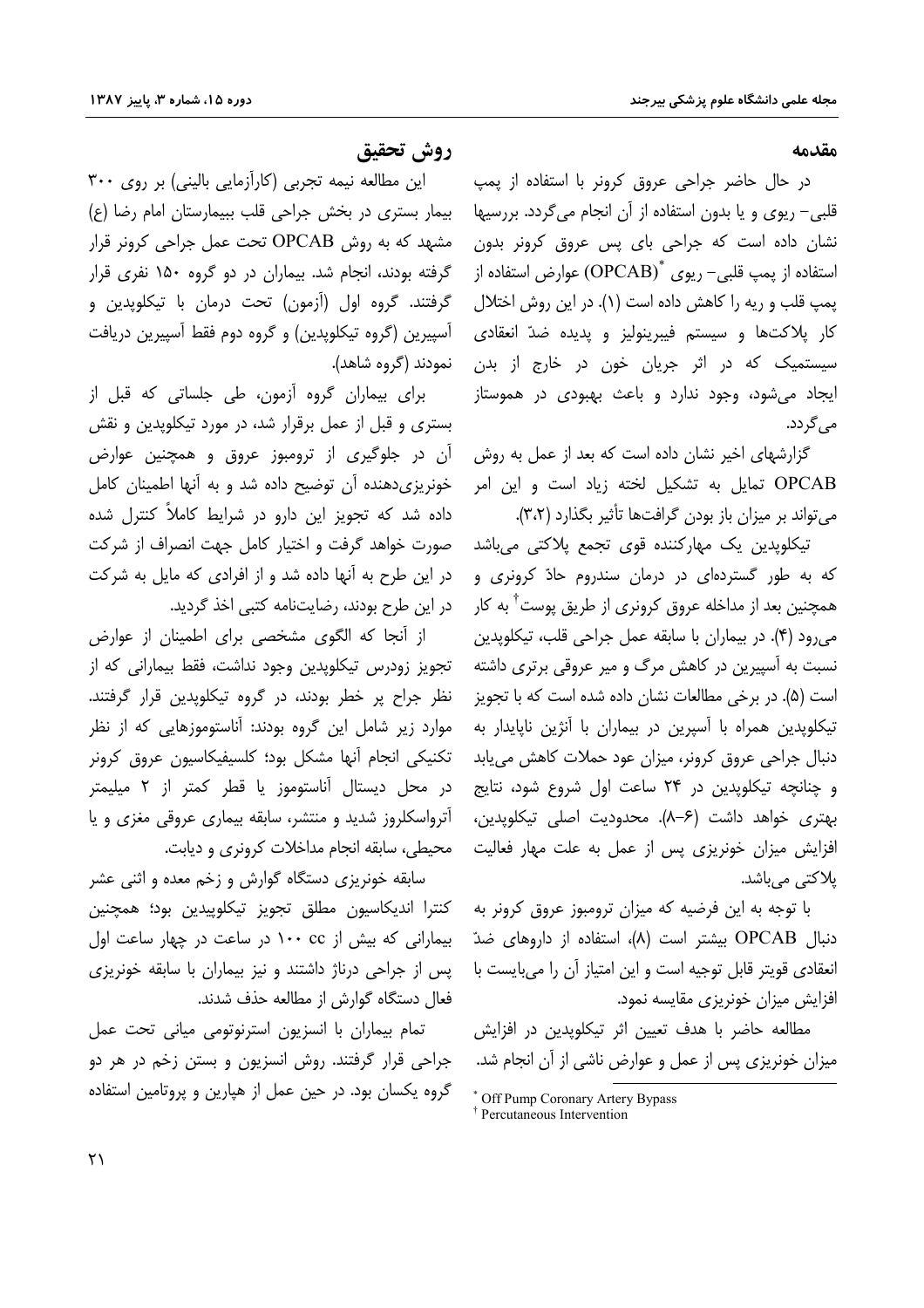شد که میزان آن بر حسب افراد متغیر بود. تمام آناستوموزها با نخ پرولین ۶ صفر زده شد. آناستوموزهای پروگزیمال با یرولین ۶ صفر به آئورت زده شد. در حین عمل متوسط فشار خون شریانی بالای ۶۰ میلیمتر جیوه نگه داشته شد.

در گروه مورد مطالعه تیکلویدین به میزان ۱۵۰ میلیگرم چهار ساعت پس از عمل با گاواژ از طریق لوله معده توسط پرستار ICU تجويز گرديد. پس از تجويز دوز اوليه تيکلويدين روزانه ۷۵ میلیگرم به مدت چهار هفته ادامه یافت. در هر زمان که میزان درناژ بیشتر از ۱۰۰ cc در ساعت به مدت چهار ساعت بود، تجویز تیکلوپدین قطع میشد. به تمام بیماران قبل و بعد از عمل و نیز پس از مرخص شدن روزانه آسیبرین داده شد.

اطلاعات مربوط به مرگ و میر و عوارض در بیمارستان و پس از آن تا ۳۰ روز پیگیری و با استفاده از روشهای رایانهای جمع آوري گرديد. ميزان درناژ از درنها در هر ساعت ثبت و نیاز به جراحی مجدّد بر اساس میزان و شدّت درناژ توسط جراح مسؤول بررسي و انجام گرديد. تعداد واحدهاي خون كه به بیمار در ۲۴ ساعت اول و در مدت بستری ترانسفیوژن داده شده بود، در پرونده ثبت گردید. پیگیری سی روزه با استفاده از اطلاعات پرونده و مصاحبه تلفنی برای تمام بیماران انجام شد. حوادث قلبي شامل آنژين صدري جديد و يا ناپايدار، بالا رفتن قطعه ST و يا انفاركتوس قلبي بدون بالا رفتن قطعه ST و نیاز به برقراری مجدّد خونرسانی ٌ در پروندهها ثبت گردید.

با استفاده از مصاحبههای تلفنی اطلاعات مربوط به وقوع مرگ و مير، انفاركتوس قلبي، وجود آنژين صدري ناپايدار، سکته مغزی و حملات ایسکمی گذرای مغزی<sup>†</sup> عوارض منجر به خونریزی در طی شش ماه جمعآوری گردید. مرگ به علت بیماری قلبی- عروقی به آن دسته از موارد اطلاق گردید که در اثر انفارکتوس قلبی، سکته مغزی و هر گونه حادثه عروقی ایجاد گردد. دادههای جمعآوری شده با استفاده از نرمافزاز

SPSS وأزمون t و كاى دو در سطح معنى دارى A<..> P≤ مورد تحزیه تحلیل آماری قرار گرفتند.

### بافتهها

این مطالعه بر روی ۱۵۰ بیمار در گروه آزمون با میانگین سنّی ۱۰±۶۳ سال و ۱۵۰ بیمار در گروه شاهد با میانگین  $(P > \cdot / \cdot \Delta)$  سنَّى ١١±۶۴ سال انحام شد

در جدول ۱ عوامل خطرساز و مشخصات بیماران قبل از عمل ثبت شده است. درگیری سه رگ و مداخله عروقی قبلی و كلاس III و IV مربوط به انجمن قلب كانادا \* در گروه ۔<br>تیکلویدین شایعتر از گروہ شاھد بود ولی میزان کسر جھش*ی* در هر دو گروه یکسان بود؛ به طوری که در گروه  $(\mathrm{EF})^\S$ مورد ۱۲±۵۵٪ و در گروه شاهد ۱۴±۵۱٪ تعیین گردید.

هیچ کدام از بیماران گروه مورد نیاز به عمل جراحی مجدّد به علت خونریزی نداشتند. در گروه شاهد سه بیمار به علت خونریزی مجدّداً جراحی شدند. متوسط زمان بستری شدن در گروه تیکلوپیدین ۴/۳±۵ و در گروه شاهد ۴/۵±۵ روز بود. جدول ۱- مشخصات قبل از عمل OPCAB در دو گروه مورد و شاهد

| سطح معنیداری       | گروه شاهد                        | گروه مورد                               |                   |
|--------------------|----------------------------------|-----------------------------------------|-------------------|
|                    | (۱۵۰ نفر)                        | (۱۵۰ نفر)                               | متغير             |
| NS                 | $\Delta \tau$ (% $\tau \Delta$ ) | $\Delta$ . ( $\chi$ ۳۳)                 | جنس مؤنث          |
| NS                 | $\Delta V$ ( $\chi$ ۴۳)          | $\Delta V$ $(\lambda \Upsilon \lambda)$ | ديابت             |
| NS                 | (۱۹٪) ۲۸                         | (۱۸) ۲۷                                 | وابسته به انسولين |
| NS                 | (۸۸۱) ۱۲۱                        | (۸۳٪) ۱۲۴                               | پرفشاري           |
| $\cdot/\cdot$ ۳    | $\lambda(\lambda)$               | $Y(X\Delta)$                            | نارسایی کلیه      |
| NS                 | (۱۷) ۲۵                          | (۱۸) ۲۷                                 | بيمارى عروق محيطى |
| $\cdot/\cdot\cdot$ | (۵۰) ۷۴                          | (۴۲ (۴۲ ه                               | درگیری سه رگ      |
| $\cdot/\cdot$ ۲    | ۶۱ (۴۱)                          | $\lambda$ ۱ ( $\lambda$ ۵۴)             | NYHA III/IV       |
| $\cdot/\cdot\cdot$ | ۵۵ (۳۷) ۵۵                       | $\lambda V \ (\lambda \Delta \lambda)$  | <b>CCSIII/IV</b>  |
| $\cdot/\cdot$ ۳    | (۱۶) ۲۴                          | ۳۹ (۲۶)                                 | PTCA قبلی         |
| NS                 | (۵٪) ۷                           | ۱۳ (۷۹)                                 | جراحي اورژانس     |
| NS                 | (۴٪) ۶                           | $\mathfrak{r}(\mathcal{X}\mathfrak{r})$ | بای پس قبلی       |

\* NS: Non Significant

<sup>‡</sup> Canadian Cardiac Society (CCS)

<sup>§</sup> Ejection Fraction (EF)

<sup>\*</sup> Revascularization

<sup>&</sup>lt;sup>†</sup> Transient Ischemic Attack (TIA)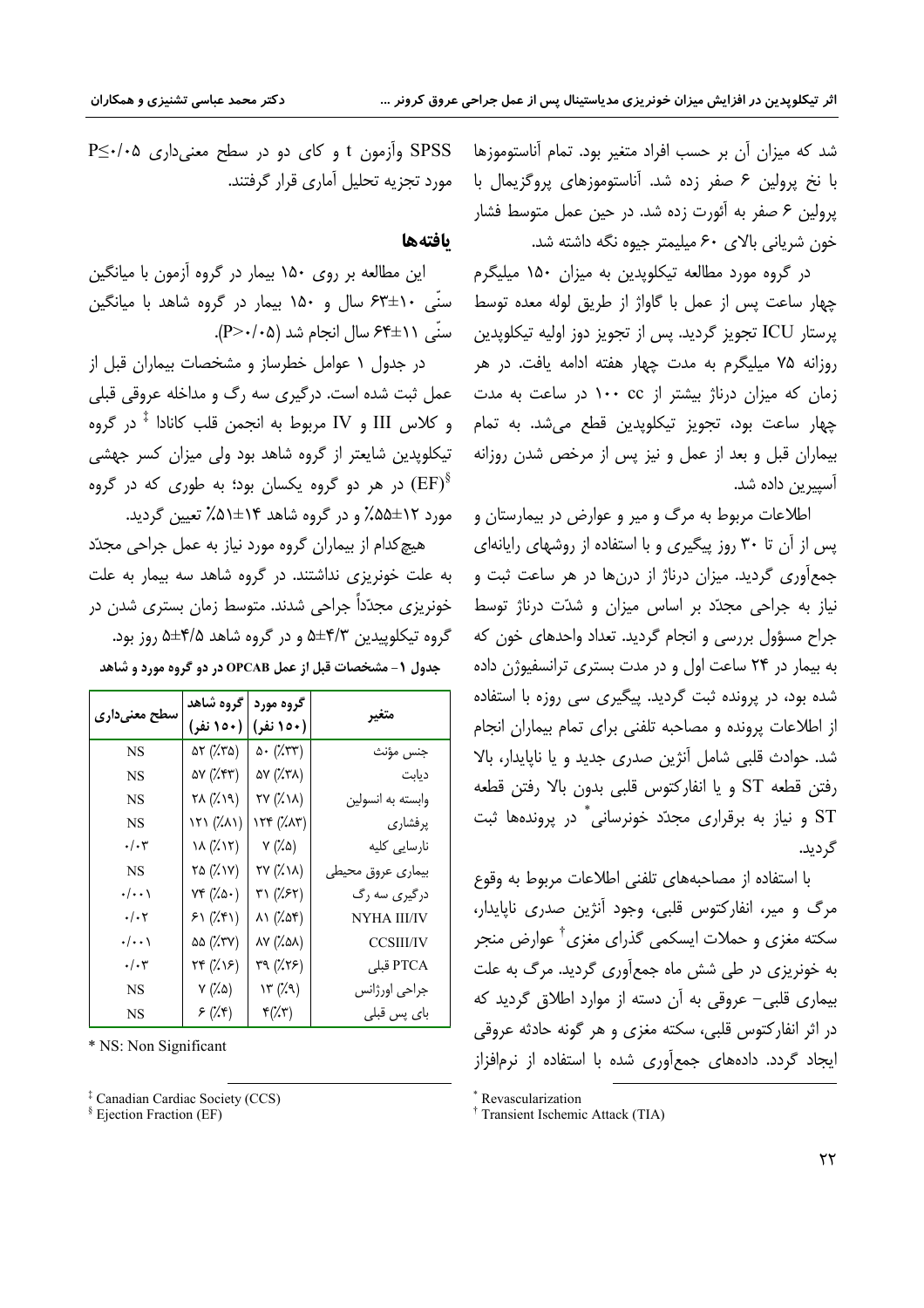متوسط زمان اقامت در ICU در گروه تیکلویدین ۴۰±۴۰ و در گروه شاهد ۴۰±۴۰ ساعت بود. متوسط زمان تهویه مکانیکی در گروه تیکلویدین ۳±۶ و در گروه شاهد ۵/۵±۵ ساعت بود. متوسط میزان درناژ از درنهای قفسه صدری در ۸ ساعت و ۲۴ ساعت پس از عمل در دو گروه مقایسه شد. در گروه تیکلوپدین ۵۵۸cc و در گروه شاهد ۶۲۹cc بود که هیچ کدام از این تفاوتها از نظر آماری معنی دار نبود (P>٠/٠۵). در گروه تیکلوپدین ۴۳٪ و در گروه شاهد ۴۱٪ نیاز به ترانسفیوژن داشتند (P=٠/٧٢۵)؛ متوسط دریافت خون در گروه تیکلوپدین ۲/۶±۱/۸ واحد و در گروه شاهد ۲/۲±۱/۸ واحد بود. میزان مرگ و میر در بیمارستان (سی روزه) در گروه تیکلویدین ۱/۲٪ و در گروه شاهد ۳/۲٪ بود (۳۱۴-P). هیچ کدام از موارد مرگ به علت اثر مستقیم تیکلویدین نبود.

مرگ و میر شش ماهه در گروه تیکلوپدین ۳٪ و در گروه شاهد ۰/۵٪ بود. هیچکدام از مرگهای ششءاهه در این گروهها به علل قلبي– عروقي نبود.

دو بیمار در گروه تیکلویدین به عل*ت* خونریز*ی* شدید دستگاه گوارش نیاز به مداخله جراحی پیدا کردند. خونریزی خفیف شامل خونریزی از بینی بود که موجب قطع تیکلویدین شد. در گروه شاهد هیچ مورد خونریزی عمده گزارش نشد  $(P = \cdot / \cdot \wedge \tau)$ 

### ىحث

امروزه روش جراحی off-pump به عنوان روش مقبول در بین جراحان مطرح میباشد. امتیازات این روش نسبت به روش معمول شامل: هموستاز بهتر، نیاز به ترانسفیوژن کمتر و کاهش واکنشهای التهابی مربوط به یمپ میباشد (۹–۱۱). ولی باید یادآوری گردد که این واکنشها که در روش معمول on-pump شاهد آنها هستیم، به سبب اختلال در سیستم هموستاز باعث كاهش احتمال ترومبوز عروقى مى شود و میزان باز بودن گرافتها را افزایش میدهد.

در مطالعات بسیاری نشان داده شده است که مصرف

تیکلوپدین به همراه آسپیرین، موجب کاهش عود حوادث ایسکمیک در سندرومهای حاد کرونر و همچنین موجب کاهش میزان ترومبوز در استنتهای داخل عروقی میشود (۷،۴). اگرچه کاردیولوژیستها تیکلوپدین را به عنوان یک داروی مؤثر مورد استفاده قرار می دهند، ولی جراحان به علت افزایش خطر خونریزیهای شدید از مصرف آن پس از عمل واهمه دارند (١٢). با توجه به مطلب فوق در اين مطالعه سعى شد تا میزان اطمینان مصرف تیکلوپدین از نظر ایجاد خونریزی پس از عمل off-pump بررسی گردد.

تغییرات هماتولوژیک که با استفاده از پمپ قلبی ریوی ایجاد می شود، هنگام جراحی off-pump نسبتاً کم می شوند. Casati و همکاران نشان دادند که در جراحی off-pump نسبت به on-pump میزان پلاکتها افزایش می یابد و از میزان فیبرینولیزی کاسته میشود (۱۳). در مطالعات دیگر نشان داده شده است که در جراحی off-pump مانند تمام جراحیهای عمده میزان انعقادپذیری افزایش مییابد (۱۵،۱۴)؛ بنابراین در جراحی off-pump با توجه به افزایش میزان پلاکتها، کاهش فیبرینولیز و افزایش انعقادپذیری انتظار مي,رود ميزان ترومبوز گرافت افزايش يابد (١۵)؛ البته اين یافتهها در تمام مطالعات تایید نشده و نیاز به بررسیهای بیشتر در زمان طولانی تر می باشد (۱۶).

در این بررسی تجویز تیکلوپدین در ICU در صورتی که میزان درناژ کمتر از ۱۰۰cc در ساعت برای چهار ساعت بود، شروع شد. بیمارانی که تیکلویدین دریافت کرده بودند، در مقایسه با گروه شاهد زمان اقامت در ICU، زمان تهویه مکانیکی، میزان درناژ و نیاز به ترانسفیوژن و یا جراحی مجدّد بيشتر نداشتند.

در این تحقیق قصد بررسی اثر تیکلویدین در کاهش حوادث ایسکمیک پس از جراحی مدّ نظر نبود؛ اگرچه بررسیهای متعددی در این رابطه انجام و مؤثر بودن آن تایید شده است (۷،۵).

در دو بیمار گروه تیکلوپدین خونریزی دستگاه گوارش رخ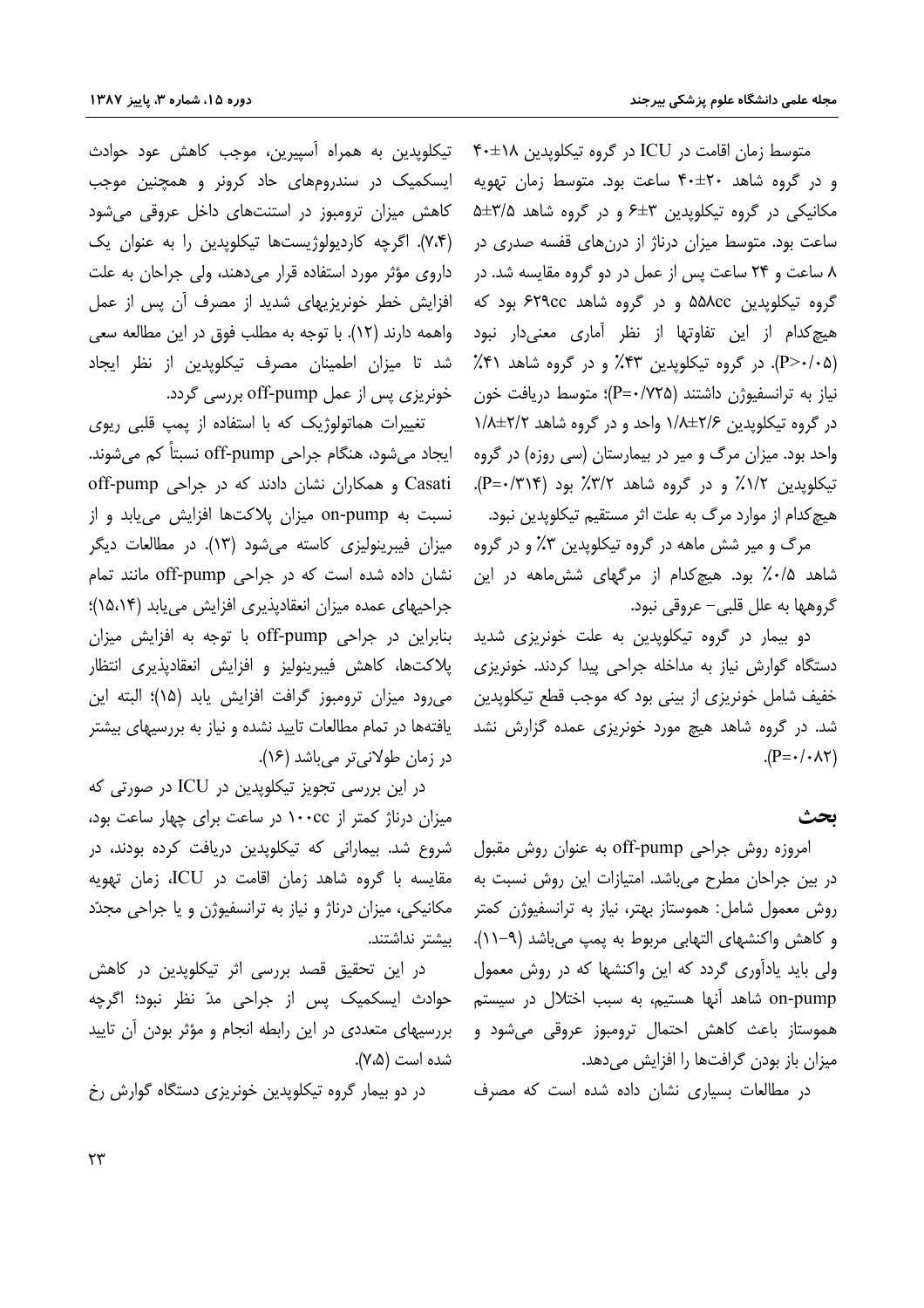بودن تیکلویدین را در صورت مصرف زودهنگام پس از جراحی نشان می دهد.

داد که نیاز به جراحی بود. هیچ *کد*ام از این دو نفر سابقه زخم همان طور که قبلاً ذکر شد برای بررسی اثر تیکلویدین در و یا خونریزی گوارشی نداشتند و تحت درمان با داروی ضدّ کاهش حوادث ایسکمیک پس از جراحی off-pump نیاز به انعقاد دیگری مثل وارفارین نبودند. در ضمن این عارضه در مطالعات بیشتری میباشد؛ تا زمان انجام چنین تحقیقاتی و هر دو مورد پس از مرخص شدن بیماران و در دوره مصرف تایید و یا عدم تایید اثر تیکلویدین، این بررسی تا حدّی ایمن تیکلوپدین رخ داد که در مقایسه با افزایش خطر ترومبوز گرافت اهمیت کمتری دارد.

## تقدير و تشكر

جراحی off-pump (وقتی که بر اساس روش مشخص (ع)، واحد آمار و نیز کارکنان محترم بخش ICU جراحی قلب

در نهایت این مطالعه ایمن بودن تجویز تیکلوپدین را در مصل در پایان از معاونت محترم پژوهشی بیمارستان امام رضا تجویز گردد) را تایید می کند ولی به هر حال خطر خونریزی پ باز بیمارستان امام رضا (ع) مشهد تشکر و قدردانی می گردد. شدید گوارشی وجود دارد و باید همیشه مدّ نظر باشد.

### منابع:

نتيجه گيري

1- Cleveland JC Jr, Shroyer AL, Chen AY, Peterson E, Grover FL. Off-pump coronary artery bypass grafting decreases risk-adjusted mortality and morbidity. Ann Thorac Surg. 2001; 72 (4): 1282-1288

2- Kim KB, Lim C, Lee C. Off-pump coronary artery bypass. Thorac Surg. 2001; 72: 1033-1037.

3- Mariani AM, Gu J, Boonstra PW. Procoagulant activity after off-pump coronary operation: is the current anticoagulation adequate? Ann Thorac Surg. 1999; 67: 1370-1375.

4- Steinhubl SR, Berger PB, Mann JT 3rd, Fry ET, DeLago A, Wilmer C, et al. Early and sustained dual oral antiplatelet therapy following percutaneous coronary intervention: a randomized controlled trial. JAMA. 2002; 288: 2411-2420.

5- Bhatt DL, Chew DP, Hirsch AT, Ringleb PA, Hacke W, Topol EJ. Superiority of clopidogrel versus aspirin in patients with prior cardiac surgery. Circulation. 2001; 103 (3): 363-368.

6- Yusuf S, Zhao F, Mehta SR, Chrolavicius S, Tognoni G, Fox KK. Effects of clopidogrel in addition to aspirin in patients with acute coronary syndromes without ST-segment elevation. N Engl J Med. 2001; 345 (7): 494-502.

7- Yusuf S, Mehta SR, Zhao F, Gersh BJ, Commerford PJ, Blumenthal M, et al. Early and late effects of clopidogrel in patients with acute coronary syndromes. Circulation. 2003; 107 (7): 966-972.

8- Puskas JD, Vincent-Johansen J, Muraki S. Myocardial protection for off-pump coronary bypass surgery. Thorac Cadiovasc Surg. 2001; 13: 82-88.

9- Puskas JD, Williams WH, Duke PG. Off-pump coronary bypass grafting provides complete revascularization with reduced myocardial injury, transfusion requirements and length of stay. J Thorac Cardiovasc Surg. 2003; 125: 797-808.

10- Menache P. The systemic factor: the comparative roles of cardiopulmonary bypass and off-pump surgery in genesis of patient injury during and following cardiac surgery. Ann Thorac Surg. 2001; 72: 2260-2265.

11- Schulze C, Conrad N, Schutz A. Reduced expression of systemic proinflamatory cytokines after off-pump versus conventional coronary artery bypass grafting. Thorac Cardiovasc Surg. 2000: 48: 364-369.

12- Dancona G, Donias HW, Karamnoukian RL. OPCAB therapy survey off-pump ticlopedin, aspirin, or both therapysurvey. Heart Surg Forum. 2001; 4: 354-358.

13- Casati V, Gerli C, Franco A. Activation of coagulation and fibrinolysis during coronary surgery: on-pump versus Off-pump techniques. Anesthesiology. 2001; 95: 1103-1109.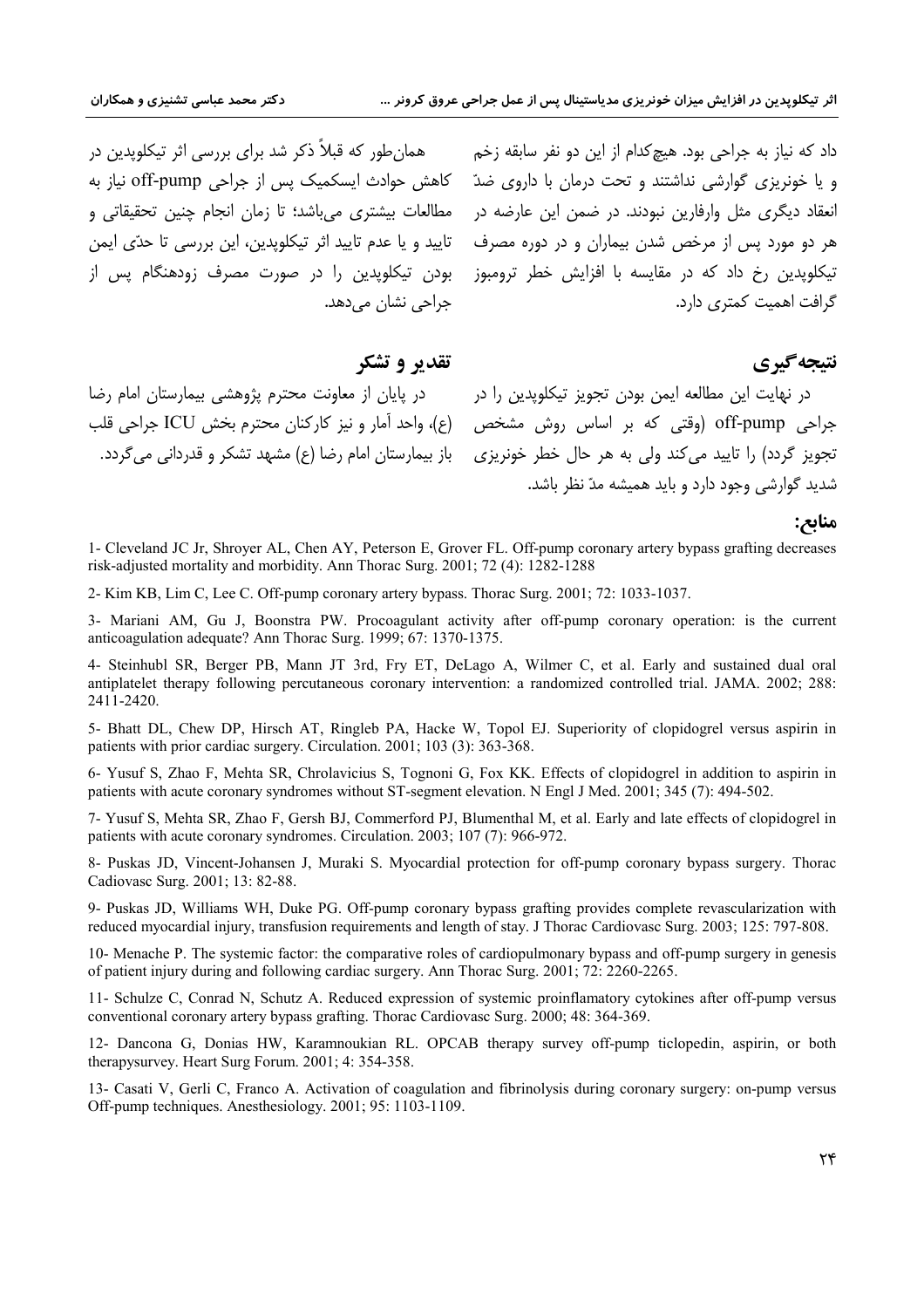14- Mariani MA, Gu YG, Boonstra PW. Is the current anticoagulation adequate? Ann Thorac Surg. 2004; 67: 1370-1375.

15- Kurlanski PA. Is there hypercoagulable state after off-pump coronary artey bypass surgery? What do we know and what can we do? J Thorac Cardiovasc Surg. 2003; 126: 7-10.

16- Engelberger L, Immer FF, Eckstien FS. Off-pump coronary bypass operation does not increaseprocoagulant and fibrinolytic activity: preliminary results. Ann Thorac Surg. 2004; 77: 1560-1566.